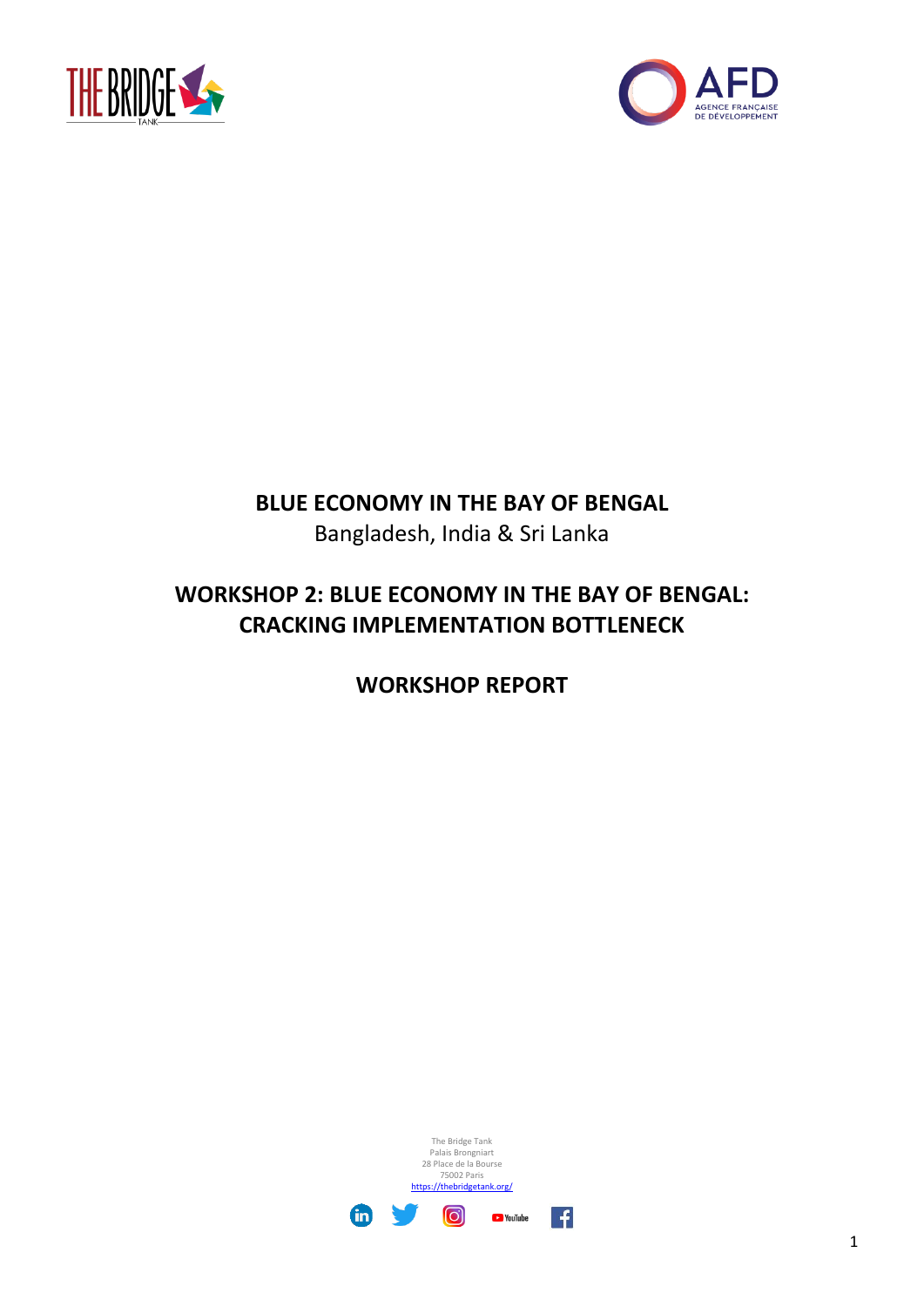



## **Workshop 2: Blue economy in the Bay of Bengal: cracking implementation bottleneck CONTEXT AND OBJECTIVES**

## **Joël Ruet, President, The Bridge Tank**

The spirit of these three workshops is devoted to understanding, mapping the initiatives and gaps in action on blue economy in the Bay of Bengal, more particularly in Bangladesh, India and Sri Lanka. Our first workshop was held on November 26<sup>th</sup>, dedicated to understanding the challenges with the participation of several entities. Our second workshop aims to continue this understanding by gathering experts who participated in the first edition and new experts and to start a strategic conversation with the AFD.

## **Dr. (Mrs.) Hélène Djoufelkit, Research Director of the AFD**

The AFD's interest in this topic resides in the socio-economic importance of these resources. Blue economy is a huge part of the global trade that consists of most of the employment, particularly in fisheries. However, it is difficult to assess the real GDP percentage of this activity, with researchers considering that blue economy constitutes 3 or 5% of the regional GDP. Blue economy is also a developing issue with regards especially to climate change pressure and the environment conservation. Therefore, it is essential to identify potential impacts, how to adapt or mitigate them and what would be the priorities for each country facing these challenges. This is what we tried to identify during the first workshop. We then drew a series of recommendations on socioeconomic aspects.

In terms of challenges in the economic side, we identified 3 challenges:

- **Pressure the environment and anthropic activities on the marine ecosystem.**
- **Disaster risk management**
- **Growing demand on fisheries and tourism**

On the social side, we identified the following factors as essential:

- **Food security issue, as 50% of protein comes from fish**
- **Job access**
- **Climate change adaptation**

Regarding data, it is a necessary tool to better understand, evaluate and manage those issues. Data is also needed to develop standards. For now, environmental standards are not internationally developed. T**he AFD is active in terms of standard. Data is also necessary to increase awareness of policy makers.**

## **PANEL 1: DATA COLLECTION FOR IMPROVED MONITORING OF THE BLUE ECONOMY'S ASSETS**

In the continuity of the first workshop, we have decided to deepen the analysis on data issues. Rigorous data collection and precise inventory of the fishery stocks are keys to drive public policies for the blue economy. Better monitoring, reporting and inventory making, scientific and technological advancements could better halt resources' abuse, whilst ensuring an equal and sustainable use of ocean and coastal resources.

## **Dr Shailesh Nayak, National Institute of Advanced Studies (NIAS), India**

*Dr. Shailesh Nayak is currently Director, National Institute of Advanced studies. He was Distinguished Scientist during 2015-2018 and was Secretary of the Ministry of Earth Sciences in Government of India, during August 2008- 2015, providing leadership for programs related to earth system sciences. Dr. Nayak obtained a PhD degree in* 

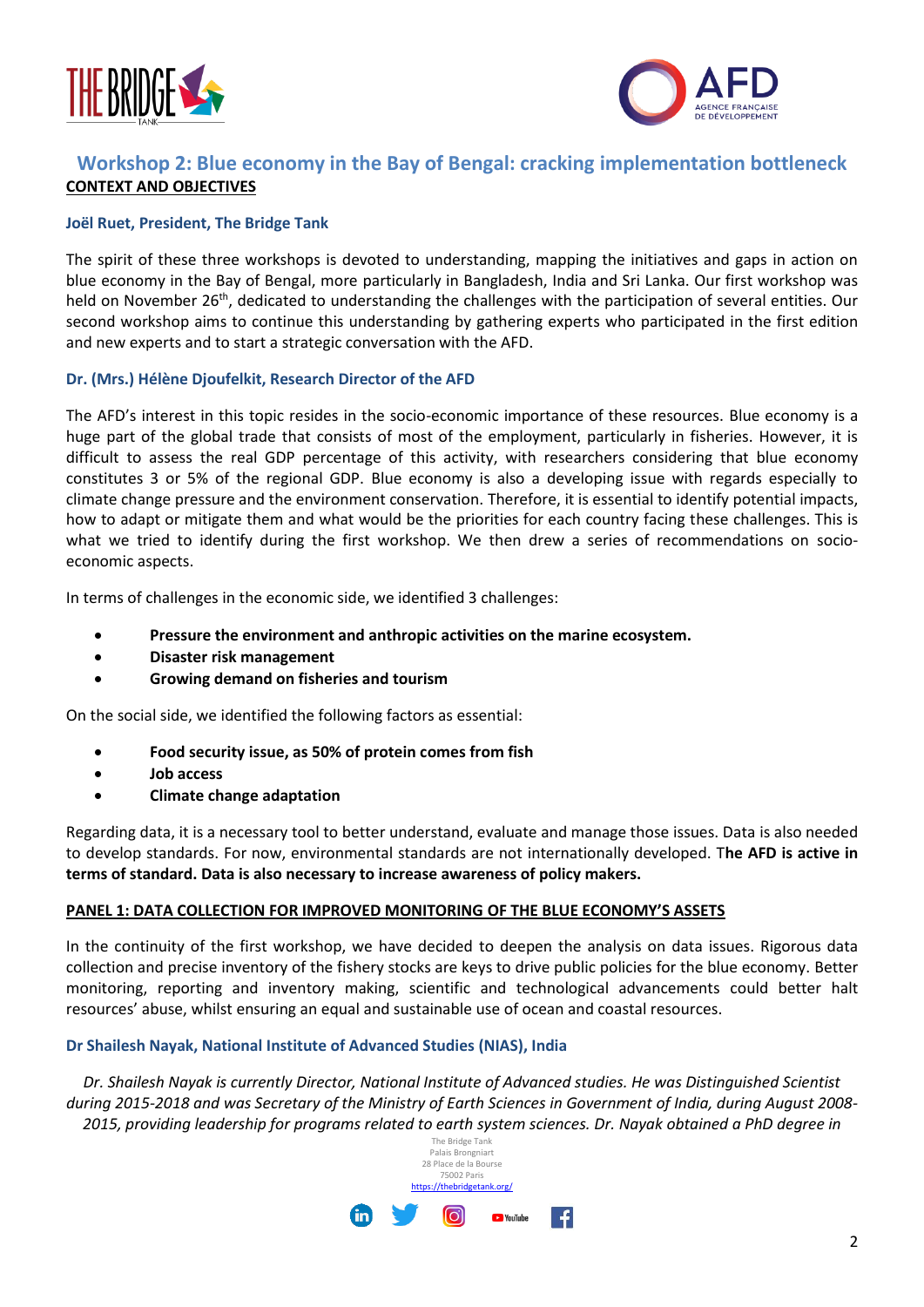



*Geology from the M.S University of Baroda in 1980. He has been credited with launching many research programs. He set up the state-of-the-art tsunami warning system for the Indian Ocean in 2007 in just two years' time, providing tsunami advisories to the Indian Ocean rim countries. He pioneered in development of algorithms and methodologies for application of remote sensing to coastal and marine environments, generated a baseline database of the Indian coast, and developed services for fishery and ocean state forecast.*

Dr. Nayak's presentation aimed to give a glimpse of the focus areas, advisory services to the fishermen, the assessment of primary, secondary, and tertiary productivity, biotechnology, biodiversity and coastal environment and data base on ocean developed by/in India. Dr. Nayak divided his presentation into three parts by providing us information on blue economy challenges focused on fisheries and coastal management, data and recommendations.

**Throughout his speech, Dr. Nayak identified the need for coordination at national and international levels to combat challenges such as: governmental protection of the richness of blue resources for scientific development, gathering of knowledge, the continuous evolution of fish stock due to climate change impacts, monitoring, developing technology used at the service of knowledge and the need for a framework for data collection.**

Dr. Shailesh Nayak expressed the need to connect both scientific sides from data collection and services based on one question: how can we transform data in knowledge and action for fishermen? For Dr. Nayak, fishery is the most important component of the blue economy in the Bay of Bengal, stating that fishery is not only related to fish but is itself a system, a value chain.

Dr. Nayak proposed his own definition of blue economy "as an ocean dependent economy development which is essentially targeted to improve the quality of life for people. At the same time, blue economy should be an inclusive social development system maintaining the environment of ecological security. It is not an economic development, but we have to ensure both the environment and ecology for a sustainable use".

Dr. Nayak then explained how India has been working on blue economy for 25 years, particularly in the fishing industry. Using satellites, India developed fish availability models depending on environmental and meteorological conditions. This potential fishery advisories example is estimated to succeed about 80%, reducing in search time 60-70% and increasing 2-4 times fish catches. The two most numerous species of fish in the area, oil sardine and Indian mackerel, have decreased in numbers, due to overfishing. However, climate change and warmer water temperatures have been identified by experts another reason, as well as the increase of harmful algae. Although India provides services to monitor these changes, Dr Nayak highlighted that marine biodiversity monitoring needs further developing within the framework of cooperation, as protection of marine wildlife cannot be done by a single country.

Finally, Dr. Shailesh Nayak put forward several recommendations:

- Ocean environmental data will be crucial to make macroeconomic decisions about blue economy. Large Volume of scientific data have been organized on the Indian Ocean around GIS as the Ocean Data and Information System.
- Development of an accounting system for ushering blue economy and strengthening societal relevance of oceans within a framework integrating scientific data along with environmental, social and economic data.

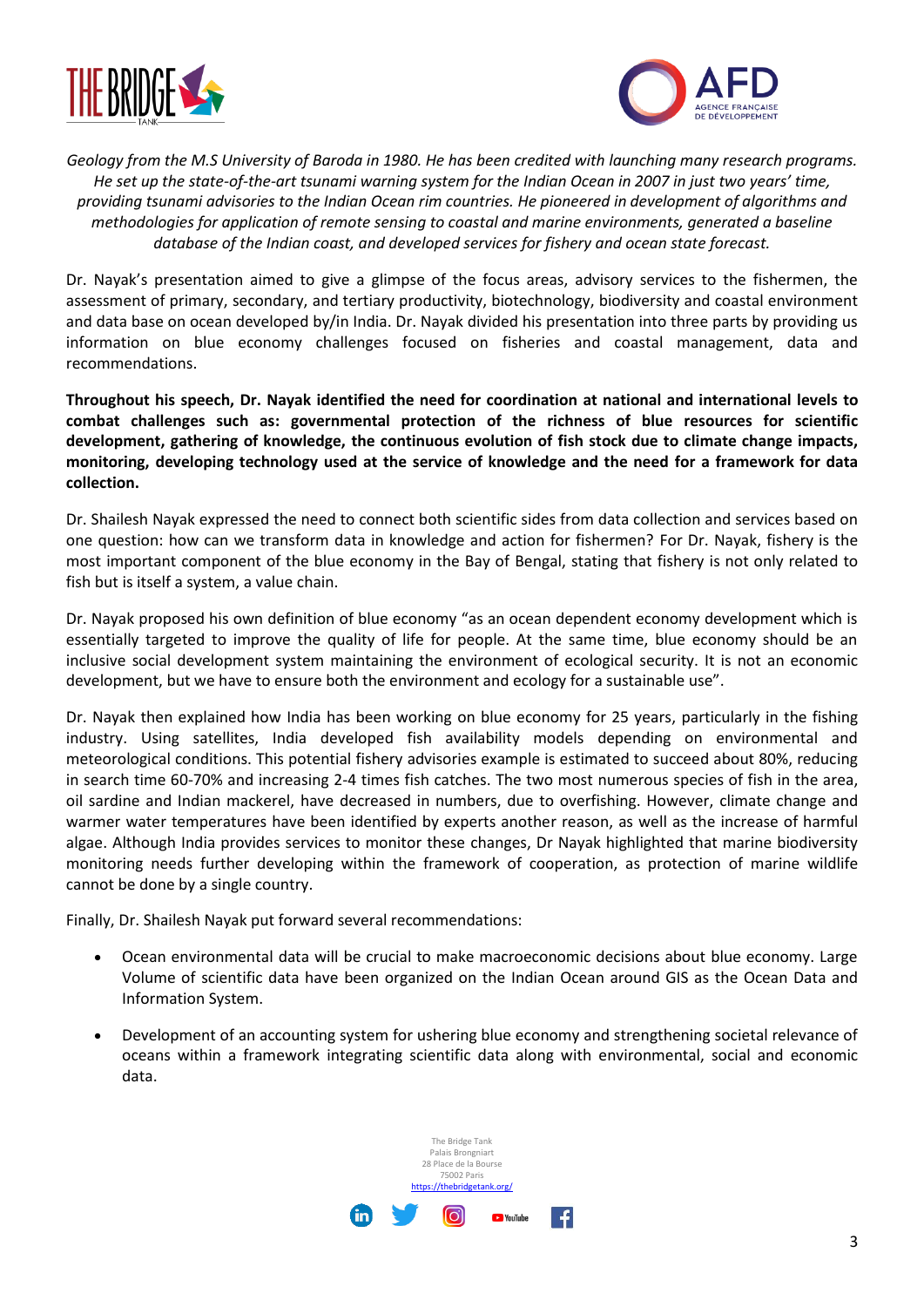



- Development of an institutional framework for investments in infrastructure, human resources, finance, and governance systems.
- Management and accounting of oceans as valuable assets for sustainable growth.

## **Mrs. Akshita Sharma, Biodiversity Portfolio Manager, AFD Delhi**

*Mrs. Akshita Sharma is an experienced project manager with a demonstrated history of working in public policy and environment. She has strong skills in Analysis, Environment, Health, and Safety (EHS), Biodiversity, Presentation and Patent Law. She joined the AFD Delhi Office in July 2021.*

**Mrs. Sharma focused on the challenges that India and the region are facing within the fisheries sector, highlighting the urgent need of data management and how it represents an important role in supporting the fishery resources monitoring, assessment and management systems.**

The policy framework in India is based on 3 pillars: autonomy, sustainability, and development.

Mrs. Sharma highlighted a series of problems in the fisheries sector:

- **Problems related to the Indian Economic Exclusive Zone** (about 2.5 million km square) and its fish stock management. Due to the high expanse of the Indian marine region and the diversity of its habitats, conducting a scientific evaluation of the stock is extremely difficult. Even if India has launched interesting initiatives to ensure that there is a total management of the fish stock, there are certain problems: First, a lack of open access data due to a non-disclosure clause of the report with the marketing agency. Second, inaccurate data collection based on approximation at traditional fishing vessels landing and fishing ports, where vessels account for 80% percent of the national fleet.
- **High impact of climate change to habitats** such as coral reefs, seagrass, and mangrove beds due to factors such as ocean temperature change, coastal flooding, coastal erosion, freshwater input, acidity etc.
- **The aging fishery research fleet**, with an average of 32 years, contains vessels that are not versatile and not highly adaptable to integrate new programs.

AFD could support and lead a proper management of the fish stocks with 3 possible interventions:

- **Strengthening biologic fish resources and their resistance to climate change** biologic fish assessment is already being carried out in India. An angle off oceanography could be introduced, ensuring the maintenance of a minimum scientific base to stock assessment to allow research to keep and offer recommendations to benefits operators and decision makers.
- **Intervening on application related marine or maritime sectors management** coral reef, mangroves, or coastal zones monitoring, assessment, management, inventory of suitable areas for farms (shrimp, seaweed), and IUU monitoring. For this to work, it would be necessary to identify India's priority for the next 15 years. AFD could be a good partner to initiative cooperation among Indian and French institutions to understand what the requirements in the coming decades would be.
- **Supporting the data collection, monitoring and evaluation systems in a pilot phase of maritime states.** The type of intervention has already been a success by the AFD in other regions of the world. Notably, the AFD could play a leading role in the region for the fisheries assessment and management.

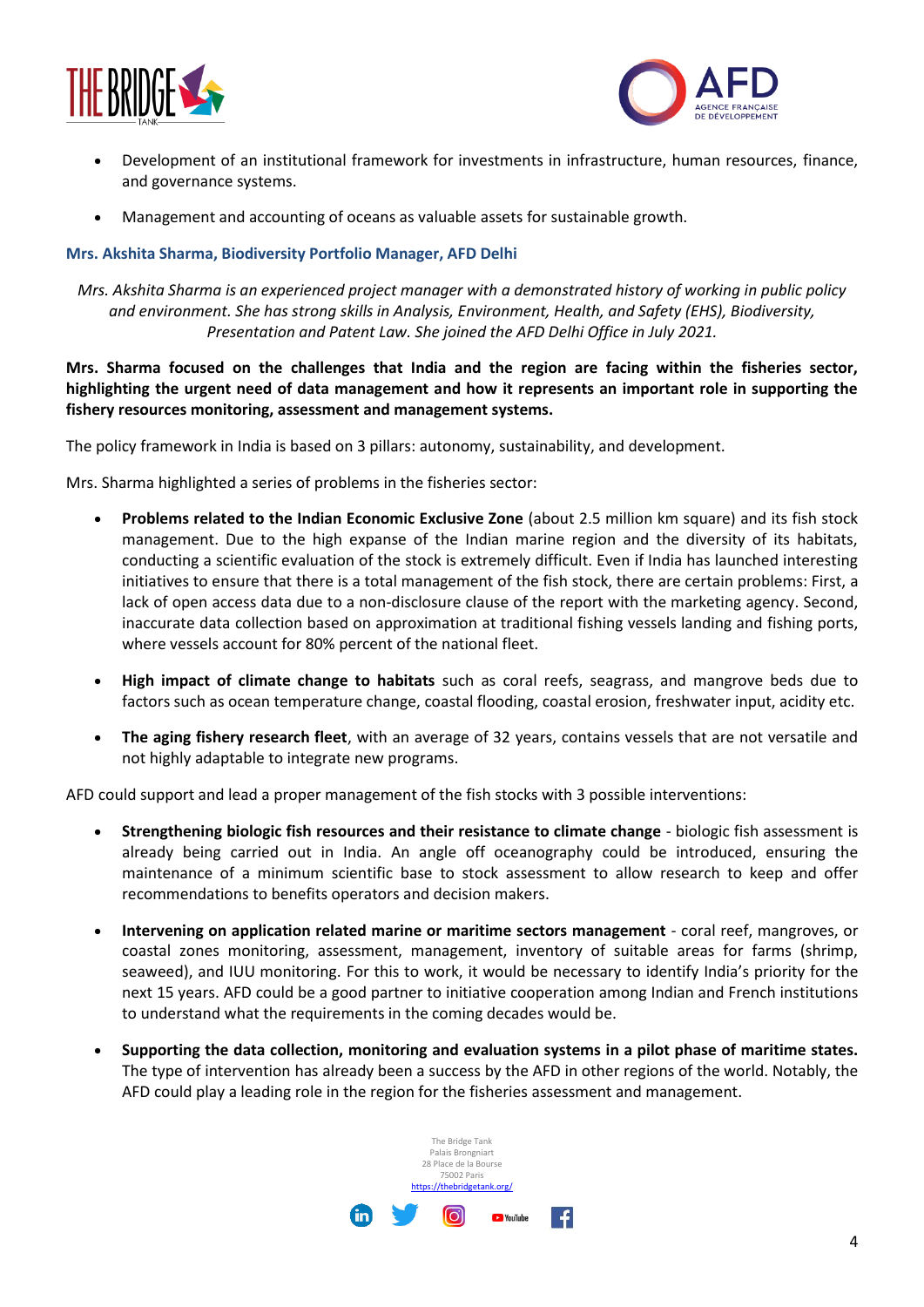



## **Mr. Nishan Perera, Blue Resources Trust, Sri Lanka**

*Mr. Nishan Perera is a marine biologist and underwater photographer with an interest in coral reef ecology, fisheries and marine protected area management. He has previously worked with the IUCN and was a member of Project Seahorse. His current research includes field studies on seahorses, coral reefs and sustainable small-scale fisheries. He is the author of Coral Reefs of Sri Lanka, and has contributed articles and images to the Sri Lankan Airlines magazine Serendib, Explore Sri Lanka, Life Times Magazine, African Diver, Sport Diving Australia and Magazyn Nurkowanie Poland.*

**Mr. Nishan Perera focused his presentation on resources management challenges in Sri Lanka, links between science and research focusing on coral risks, and solutions for management and sustainable mechanisms as policy tools.**

Mr. Perera explained that Sri Lanka, like other countries in the region, is facing numerous challenges in optimizing blue economic resources. As an inland nation, Sri Lanka struggles particularly with **ecosystem degradation** and **declining fish stock,** both key issues mainly caused by fish exports. The problem is not related to the fishery itself but on the scale and the lack of management. Mr. Perera stated that issues **of policy contradiction & sectoral/institutional approach** in Sri Lanka are mainly caused because of there is no coercive approach to international policy at national policy level nor at implementation and research and data gathering level.

Mr. Perera identified **data gaps** as the cause of these challenges, putting forward the need for data in Sri Lanka, particularly for a better resources **inventory**, with a **long-term perspective**. There is no strong temporal monitoring of Sri Lankan resources, linked to financing and funding. There is also a need to look at financial mechanisms' solutions in long term implementation rather than specific projects. Mr. Perera also highlighted the lack of critical data related to **fisheries stock assessment** (small-scale fisheries), **ecosystem health** (coral reefs and seagrass), **oceanography** parameters and **socioeconomic** data. Noting that tourism also constitutes a large part of blue economy in Sri Lanka, Mr. Perera also added that balancing tourism and fisheries would be key to improving Sri Lanka's economy.

Mr. Perera finally presented **ongoing initiatives** launched by the Blue Resources Trust, such as habitat mapping of coral reef, collaboration with Australia to participate to the global documentation of reef shark, efforts given by Sri Lanka to have a Vessel Monitoring System (VMS), as part of the Indian Ocean Tuna Commission obligations, support provided by Blue Resources Trust for the development of databases and application.

## **Mr. Abu Saleh Khan, Executive Director, Institute of Water Modeling, Bangladesh**

*Mr. Khan graduated with a degree in Civil Engineering from BUET in 1980 and later completed MSc. Engg in Water Resources, specializing in the hydro-morphological impact assessment using mathematical models. Mr. Khan has a long professional career of 30 years in planning and management of water resources. He served on the Bangladesh Water Development Board at various capacities in the planning and design of major flood control, irrigation and drainage projects. Since 1990 he has been engaged in the use of Mathematical Hydraulic Models for improved planning of water and water related environmental studies.*

Mr. Abu Saleh Khan insisted on the particularity of blue economy's concept in Bangladesh and its relation to exploitation, preservation, and regeneration of the marine environment.

Throughout his presentation, Mr. Abu Saleh Khan explained the potentials of blue economy in national strategic sectors where the blue economy's concept is deeply anchored such as: **shipping and port facilities** (transporting 94% of Bangladeshi foreign trade), **fisheries and aquaculture** (fishing accounts for 25% of the GDP of the

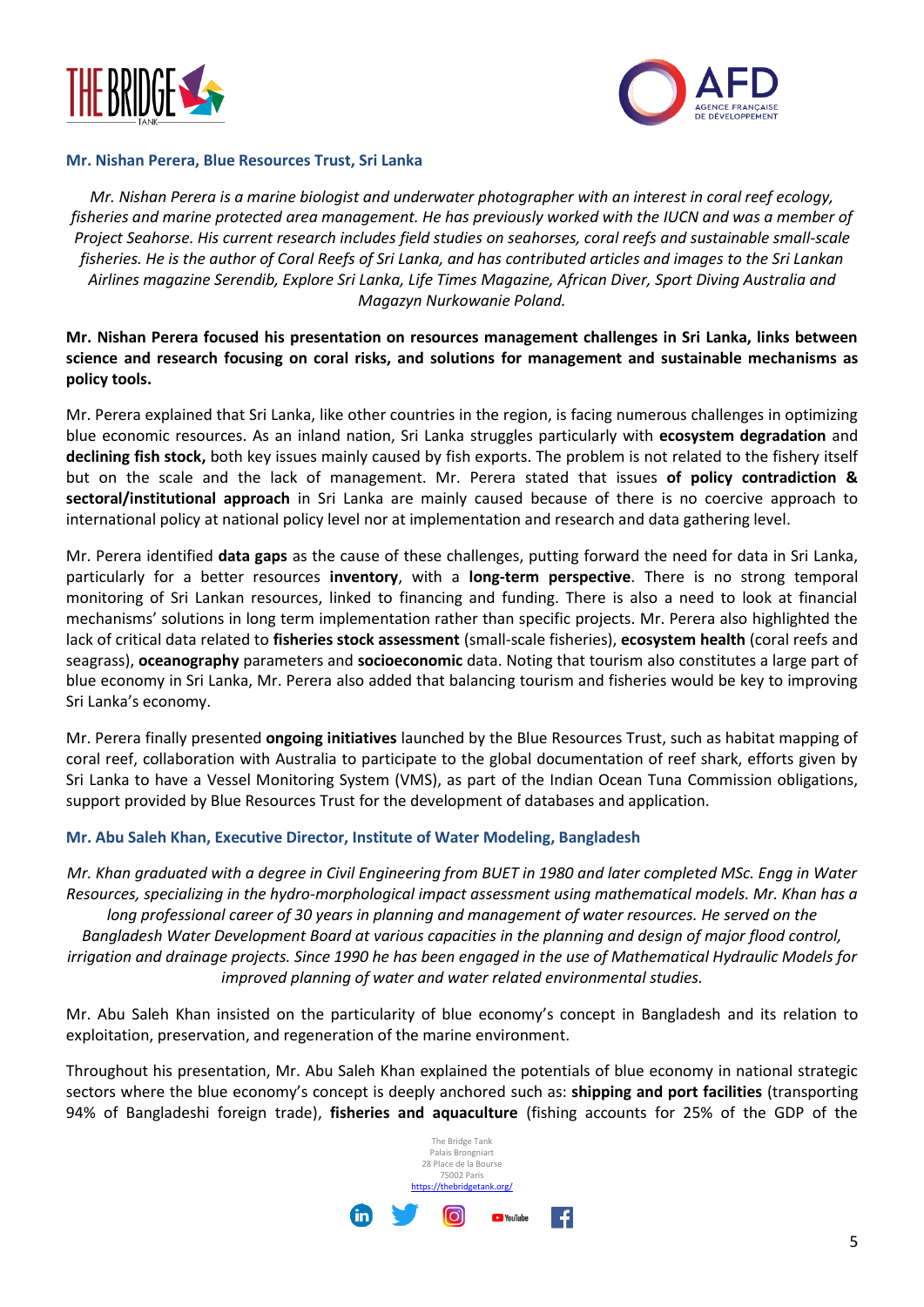



agricultural sector and nearly 4% of the total GDP of the country), **energy** (gas & oil production and renewable energy & blue energy potentials), **tourism**, **freshwater** harvesting, **land reclamation** potentials, issues, activities and extreme events of **Bangladesh Coastal Zone**.

Concerning **data collection and monitoring**, Mr. Khan explained methodologically its value chain based on three steps: exploring blue resources, finding the potentials, hydrological and morphological data. He listed the lack of appropriate vessels, equipment and technology as the main issues related to data collection and monitoring in Bangladesh. For Mr. Khan, the global main issues related to blue economy in the Bay of Bengal are: protecting balance of environment by avoiding over-exploitation, knowledge, expert and workforce, and technology for exploring offshore resources and climate change.

Finally, Mr. Abu Saleh Khan identified a series of solutions for the issues presented during his speech: resources identification; marine spatial planning; policy for exploitation of blue economy; investment; training and capacity building; sustainable exploitation of resources.

## **PANEL 2: NATIONAL FRAMEWORK FOR IMPROVED COORDINATION BETWEEN PUBLIC, PRIVATE ENTITIES, RESEARCHERS AND IMPLEMENTERS**

In the Bay of Bengal countries, a lack of coordination between public, private entities, researchers and implementers results in difficulty to drive strong, resilient and sustainable blue economy activities. Transversal and transparent coordination is needed to encourage public policy actions, and boost public and private investment for blue economy mainstreaming, such as infrastructures related to fisheries activities, access to market, legal framework, and social services for people.

- Short presentation of take-aways from experts' workshops and objectives by Joël Ruet, President of The Bridge Tank & Jacky Amprou, Regional Director for South-Asia, AFD
- Round table 5 minutes pitch of projects, initiatives or solutions from each speaker
- Open discussion across panelists

## **Joël Ruet, President, The Bridge Tank**

This session was devoted to solutions and to engaging conversation across and within auctioneers by gathering representatives from chambers of commerce, economic actors, public agencies from the region and from France, at least for the public agencies (AFD). This panel comes in the second workshop, in a series of three, where we are moving gradually from understanding the issues, examining the tools and looking at how we can share the tools towards trying to see how those tools can serve evolving joint projects or identifying gaps that owe to be address in PPP (public private partnership) manner at the regional level or at the international level for cooperation.

## **Jacky Amprou, Regional Director for South-Asia, AFD**

Before moving to the main takeaways as a development banker, Mr. Jacky Amprou explained strategic frameworks developed by the AFD related to blue economy:

• **Ocean strategy** - the AFD board has recently approved with three pillars: improve the governance of the maritime areas and resources, promote competitive, sustainable and inclusive ocean sectors & preserve maritime and coastal ecosystems.

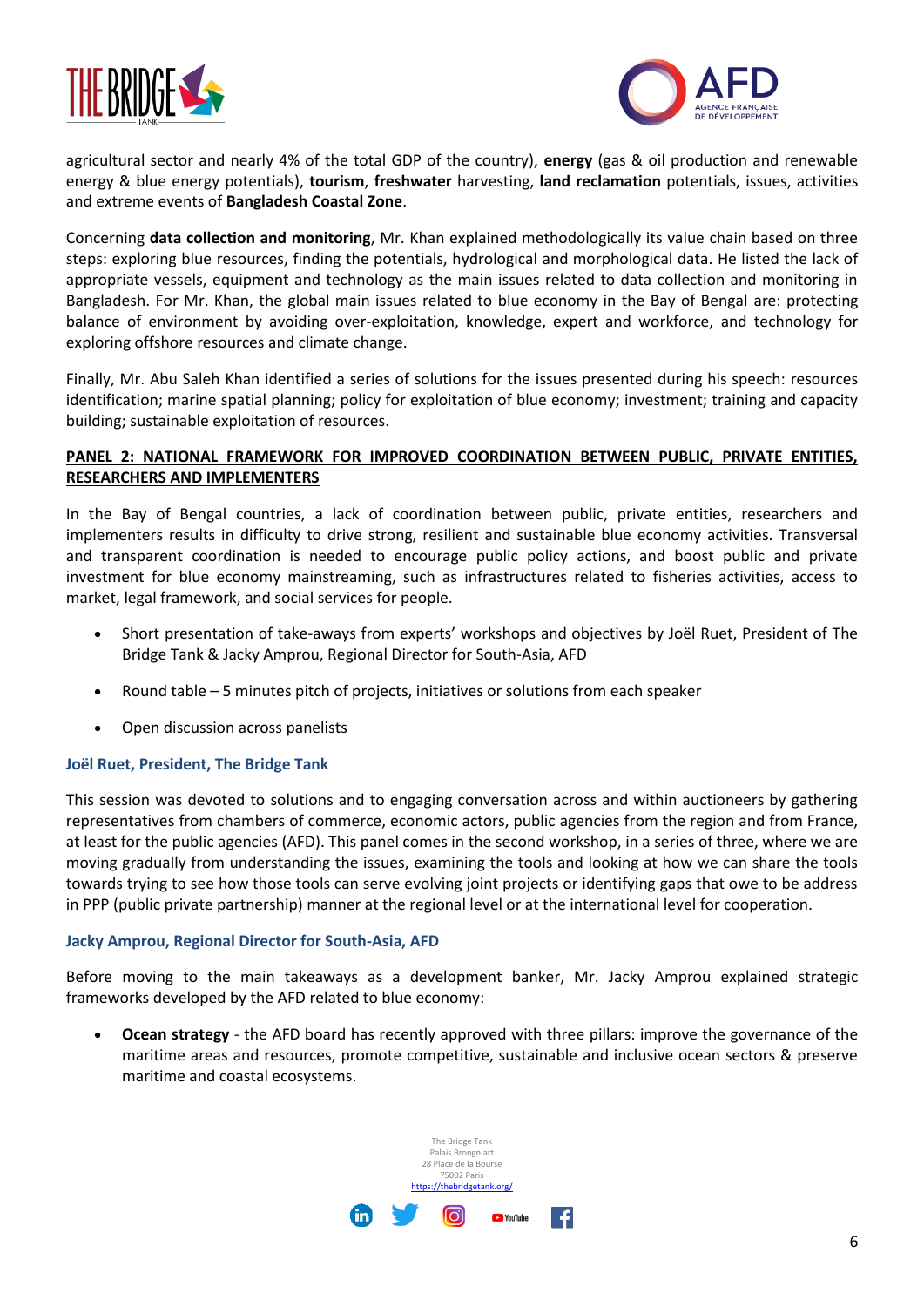



• **French Indo-Pacific strategy** - approved by the French government. The AFD is contributing to the development component of this strategy, which gathers many other components such as defense or security. Blue economy is one of the sectors identified, which has an opportunity to develop regional cooperation in the Indo-Pacific.

Summary of the main takeaways from the inaugural workshop and the first panel of the second workshop:

- **Need for more research and data on fishery resources**. All the speakers highlighted the challenges related to data including lack of tools, equipment and the importance of the policy design to promote sustainable management of marine resources. **The AFD is willing to work more on those aspects.**
- **Lack of information and coordination at country level**, based on issues of institutional capacity building. Legal framework and strategic documents do exist in Bangladesh, India and Sri Lanka, but sometimes these documents lack implementation. Having discussed with stakeholders, it seems that they are not aware of the existence of such documents, which makes it difficult for a financial partner, like the AFD, to reconcile the national strategies, promoted by the central government, and the local interest. **The AFD will be interested in listening to the expert's view on how to build institutional capacity of the sector to promote national strategies and local interest's reconciliation.**
- Lack of regional cooperation and vision on blue economy, regardless of the great deal of expertise at country level. **The AFD is interested in working on the regional dimension, as part of the French Indo-Pacific strategy. The AFD also wished to hear expert's point of views on the regional dimension, in particular in how the AFD as a financial partner can support blue economy regional approach in the Bay of Bengal and where we should start and who would be the right partner.**
- **Finding the right combination in terms of funding.** During the inaugural workshop, Dr. Arnab Das concluded his speech saying "it is important to find the right combination between nature based solutions and technology based solutions". In the same way, Mr. Amprou explained that the **AFD is willing to find the right combination between investment in infrastructures,** which is the core at the AFD, **and social investments** to enhance livelihood, such as food security, job access and climate change adaptation.

## **Dr. Saurabh Thakur, Associate Fellows, National Maritime Foundation, India**

*Dr. Saurabh Thakur has a PhD in international relations, Jawaharlal Nehru University. His areas of research are climate change, blue economy, climate security, marine pollution, global environmental politics and resilience of coastal urban agglomerations.*

He added elements of context to keep the conversation going:

- The idea of **blue economy as a connecting element in the region** can lead to a regional blue economy strategy.
- **The understanding of top down and bottom-up contents on how the blue economy is going to be implemented in the region** is one of the key takeaways from the inaugural workshop and the panel 1 of the second workshop. For instance in India, which has a federal system, it is necessary to understand how blue economy is being formalized at the national level but how it gets translated at the very bottom level. This is the main challenge. To try to answer the issue of tools in addressing the challenges of the blue economy, Mr. Saurabh Thakur asked what sort of an impact transition will do the blue economy policies on a larger population.

#### **Dr. (Mrs.) Chime Youdon, Associate Fellows, National Maritime Foundation, India**

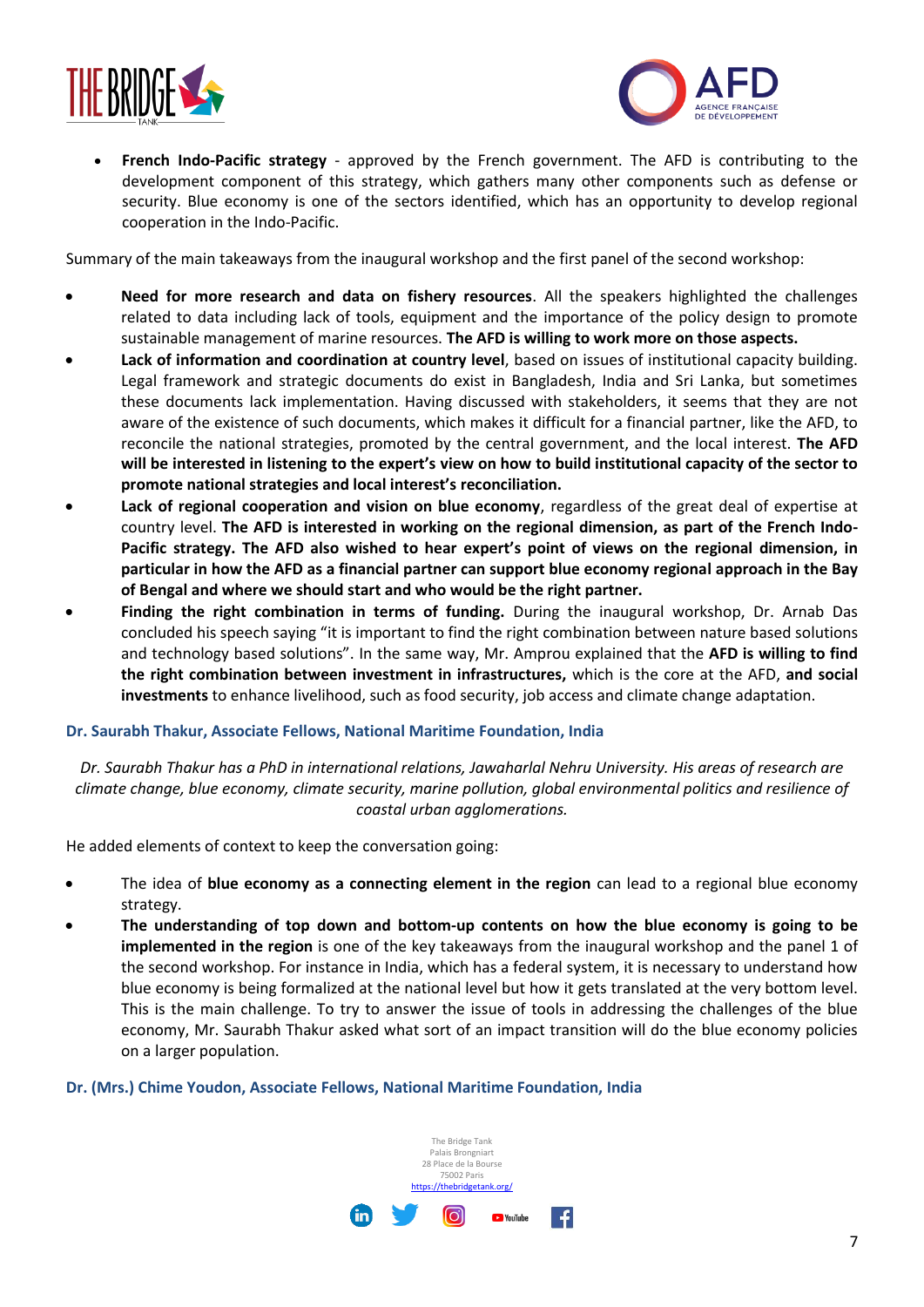



## *Dr. Chime Youdon has a PhD in European Studies, Thesis: "The European Union and China in the Climate Change Negotiations: From Copenhagen to Paris" Jawaharlal Nehru University in New Delhi. Her areas of research are climate change, climate resilience, coastal urban agglomerations, coastal ecosystem and carbon sinks, and international climate change politics*

Dr. Youdon identified important elements of discussion:

- **Data collection methodology**. Lack of transparency, utility, could lead to manipulation or misrepresentation of the data, could again lead to maladaptation to climate change. As a researcher, she is facing those kinds of difficulties, notably by working on mangrove forest in India.
- **Lack of climate change modeling and climate projection in India.**
- **Regional cooperation related to blue economy.**

## **Mr. Shri Aditya Dash, Vice Chairman, Marine Products Export Development Authority (MPEDA), India**

*Mr. Shri Aditya Dash has been appointed Vice Chairman of the MPEDA since last august. He is the Managing Director of Rams Assorted Cold Storage Ltd, Bhubaneswar, Odisha. He has completed BBA in Finance from George Washington University, Washington D.C before venturing out to the seafood sector.*

Mr. Dash gave a speech as an expert on fisheries sector with experience both in the private and public sector:

First, Mr. Dash identified the importance of realizing that there are **multiple stakeholders across the value chain of blue economy** in India (MPEDA, EIA/EIC, CAA, State Fisheries Department, Central Fisheries Department, Importing Countries, CSOs/NGOs, private industry) and the challenge of gathering all these experts in line on blue economy topics. Mr. Dash emphasized that a round table discussion, as was being held, would be a good place to start, before the implementing of tangible solutions.

MR. Dash then identified several **pilot projects**:

- An aquaculture Improvement Program (AIP) with MPEDA's naCSA (National Center for Sustainable Aquaculture)
- Smallholder Farmers are the foundation of the global shrimp aquaculture value chain
- Interventions required improving productivity via effective disease management and accurate weather forecasts at the micro level.

These pilot projects are the logical next step after discussions to forge real connections and partnerships between different stakeholders which then lead to better coordination.

## **Mrs. Dharshani Lahandapura, Chairperson, the Marine Environment Protection Authority (MEPA), Sri Lanka**

*Mrs. Dharshani Lahandapura is an experienced Legal Consultant with a demonstrated history of working in the fields of Corporate Social Responsibility, Communication, Corporate Communications, Contract Management, and Sustainability. She is a strong legal professional with a Post Graduate Diploma focused in Environment Management from University of Colombo.*

Mrs. Dharshani Lahandapura began her speech by presenting blue economy's potential in Sri Lanka based on coastal tourism, deep sea minerals and marine-based energy. She highlighted the process that should be formulated to achieve desirable goals by a long-term plan to double to ocean economy and the necessity of

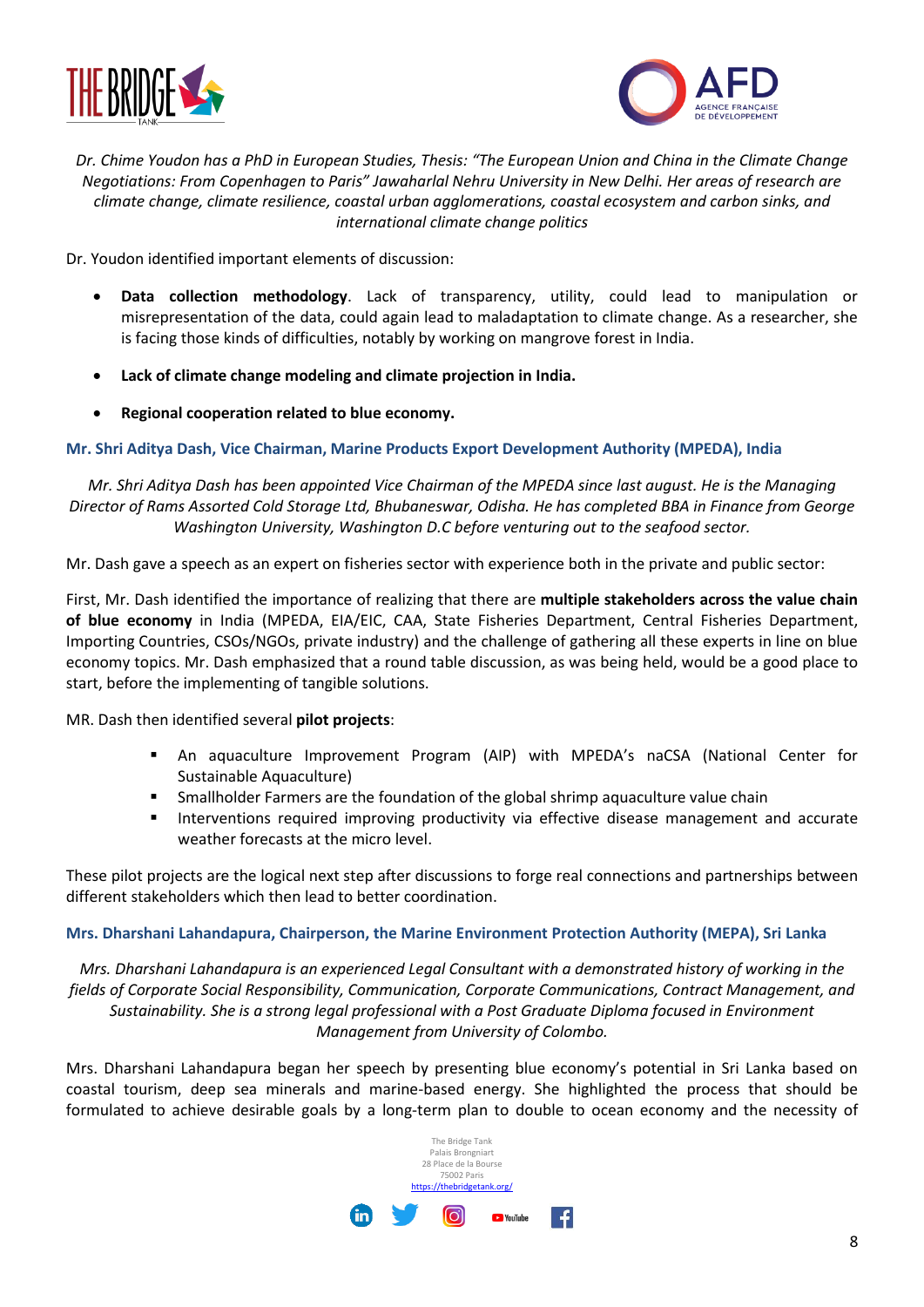



national policies, strategies and a road map up to 2030. The MEPA proposed to formulate a comprehensive national policy strategy and road map. However, this cannot wait until there is a comprehensive plan with a twoway approach. While preparing long term policy, it is necessary to implement identified projects to reach targets. She presented actions launched by the MEPA and projects that are under discussion: Formulate National level Marine Spatial Plan & Zoning; Blue Carbon Project; Pilot Project – Blue Green Fisheries Village in Kudawella; Aquaculture in Eastern Province; Actions for the conservation of Marine Protected Areas.

Active solution seekers to improve blue economy in Sri Lanka, the MEPA identified several challenges such as pollution, multi-stakeholders/fragmented institutions, data driven decision making, data repository, baseline data, continuous research aligned with industry requirements & financing.

## **Mr. Khairul Majid Mahmud, Director, Dhaka Chamber of Commerce & Industry, Bangladesh**

*Khairul Majid Mahmud is the Chairman & Managing Director of CALDWELL GROUP, a position that he has held since the inception of the company in 2007. Mr. Mahmud completed his early schooling at St. Gregory's High School in Dhaka, Bangladesh before pursuing higher education abroad, graduating from Black Hills State University in Spearfish, South Dakota, USA. After returning to Bangladesh, Mr. Mahmud has ventured into various business sectors, beginning his entrepreneurial pursuits by founding Clarion International Limited, a company focused on international commodity trade in cement, rice, wheat and fertilizers. His career took a new turn towards Real Estate as a Director at Living Stone Ltd, where he developed numerous projects. Mr. Mahmud combined all of his business pursuits into CALDWELL GROUP, where he is also involved in projects in the Real Estate & Housing, Railway, ICT & Machine Readable Passport & Machine Readable Visa, Telecommunication, International Trading of Essential Commodities, Healthcare Sector, Power sector, Ceramic Industry and Ecommerce. Along with his entrepreneurial success, Mr. Mahmud has also held distinguished positions in several well-respected institutions. He has served as the president of the oldest and most prestigious Dhaka Club Ltd for the year 2013-14, 2014-15, 2018-19, 2019-20 respectively. He is also serving as a Director for the Dhaka Chamber of Commerce and Industry for the term 2011-2013 and 2021-2023.*

Mr. Mahmud delivered a deep overview of Bangladesh's blue economy's vision and solutions. According to World Bank, Bangladesh's ocean economy stands at 3.1% of the country's overall GDP. There remains a huge potential of the ocean economy, which can be utilized to make this ratio a regional and global average. Mr. Mahmud stressed the intercorrelation of SDGs and marine life protection, in particular SDG goal 14, identifying the importance of a sustainable ocean economy for SDG achievements. Mr. Mahmud also stated that private and public coordination is essential to increase awareness in businesses.

Mr. Mahmud then presented the potential of ocean economy in Bangladesh's exclusive economic zone, which has huge marine resources including oil and gas and is responsible for the livelihood of 30 million people. Mr. Mahmud also identified the potential harvesting of biological, biotechnological, and pharmaceutical ingredients as well as renewable energies such as offshore wind, wave electricity and gas and mineral resources. However, the most important activity of Bangladesh's ocean economy is undoubtedly sustainable fishing, which means: "leaving enough fish in the ocean, respecting habitats and ensuring people who depend on fishing can maintain their livelihoods. It is also essential to ensure that the fishermen of the country are rehabilitated during the seasons when fishing is prohibited. Mr. Mahmud also pointed out the inadequacy of the cold chain system in Bangladesh, as reported by World Fisheries.

## **Recommendations and solutions:**

• The public and private sectors could work in tandem for common development of this sector. Frequent exchange of delegation, information, knowledge, and training between the two sectors could help

![](_page_8_Picture_10.jpeg)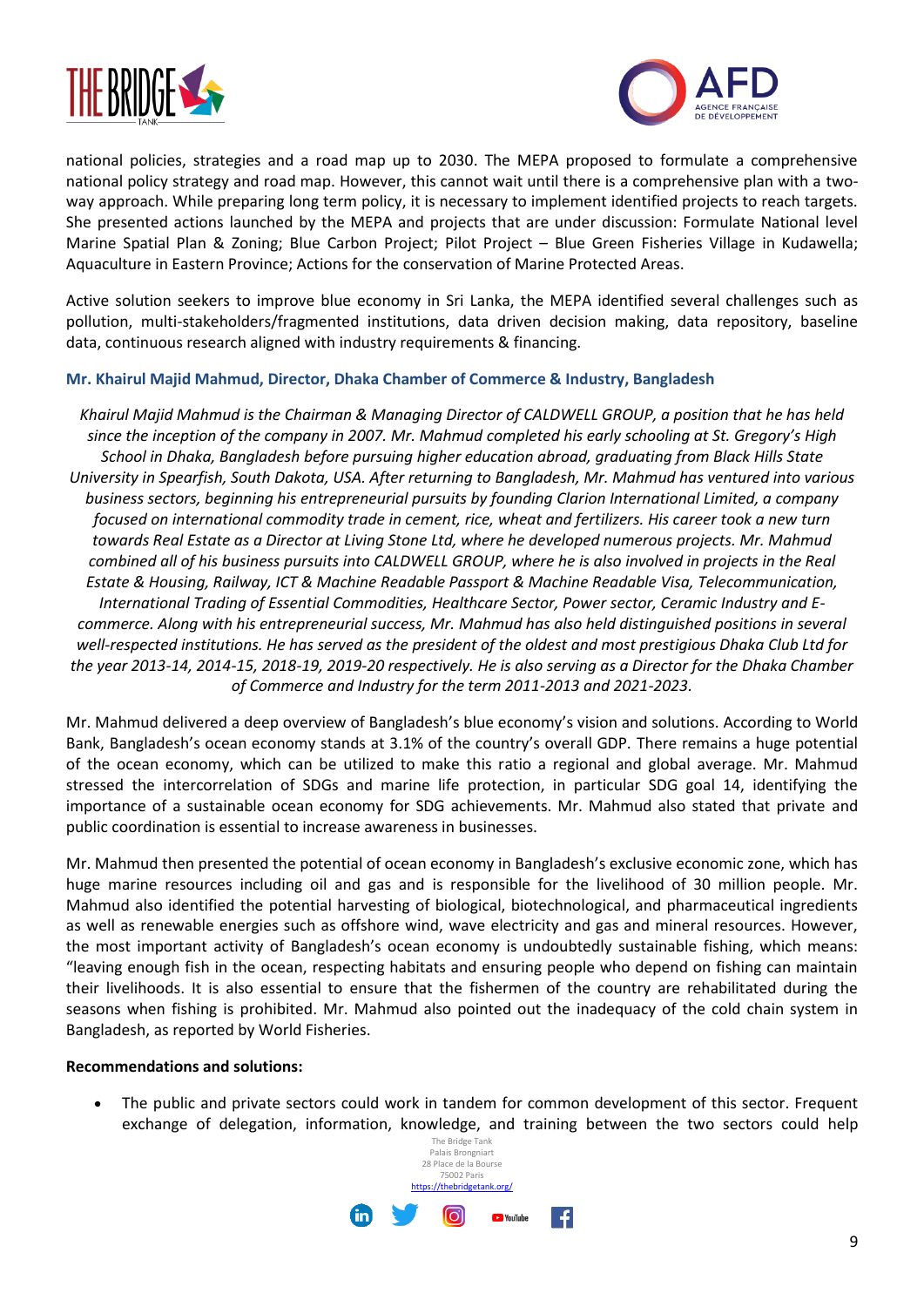![](_page_9_Picture_0.jpeg)

![](_page_9_Picture_1.jpeg)

capacity building of the private sector, enriching maritime resource skills as well as encouraging foreign investment for tech and knowledge transfer.

- Engagement of the private sector to bring in relevant 4IR technologies: IOT, Artificial intelligence, Robotics and GPS mapping of the ocean floor that can in turn help in fishing, resource mapping and other risky resource extraction means. Required infrastructure and shipbuilding could be obtained through PPP initiatives for strengthening supply chain in marine resource and trade.
- Joint research studies of potential avenues like ocean infrastructure, fishery, shipping and offshore energy through the PPP model. A national blue economy development and implementation roadmap is needed specifying role of private and public sectors. Government could ensure regulatory support in Capacity building, skills development and innovation in this sector.
- Capital market led bond financing "Blue Bonds" for the businesses and Government agencies in ocean economy to meet the long-term and low-cost financing needs in blue economy scopes. The private sector also needs incentives with fiscal and non-fiscal supports, such as tax holiday, tax exemptions, free technological supports, etc. to exploit desired growth.
- The  $8<sup>th</sup>$  five-Year plan of GoB has prioritized potentials of blue economy but could be revisited with the provision of private sector engagement as the private sector has manifold stakes. ADP of National budget should have sufficient allocation for this.

## **Dr. Arnab Das, Director, Maritime Research Center, India**

*Dr. (Cdr) Arnab Das is the Director of the Maritime Research Centre (MRC) at the Indian Maritime Foundation (IMF), Pune. He has been pushing the concept of Underwater Domain Awareness (UDA) and associated Acoustic Capacity Building as a critical requirement for India's Maritime Strategy.* 

Dr. Das thought that all stakeholders need to make a start and more and more experts coming to the ocean domain. To do so, Dr. Das proposed 5 points, based on the underwater domain awareness that he presented during the inaugural workshop:

- **A user guide for industrial partnership**. In the region, particularly India, there is a failure to get the ecosystem right; either it is too politics heavy or business heavy.
- **Developing blue economy supported by private sector**. Public entities face difficulties to balance budget, private entities should engage solutions for the public sector advocacy. Dr. Das expresses the need for private sector to play a leading role in terms of collaboration, which would support in some manner the public sector for better coordinate the blue economy sector.
- **Consolidate the diversity**. The Bay of Bengal is unique for many reasons. For instance, Western imported technology cannot work in the region. Therefore, equal participation with other entities must be developed. For example, a French entity may bring support but must be managed by a local organization.
- **Financing**. A major challenge consistently highlighted throughout this event on which Dr. Das shares the same views as his fellow participants. The MRC is working on blue loans and understands that the Indian government is not expected to support MRC or experts in every step. Money must be raised, and funding groups convinced.
- **Developing sustainable entrepreneurship.** This is something the blue economy sector should focus on and make it attractive and innovative.

**Mr. Ameya Prabhu, Vice-President, Indian Chamber of Commerce, India**

![](_page_9_Picture_16.jpeg)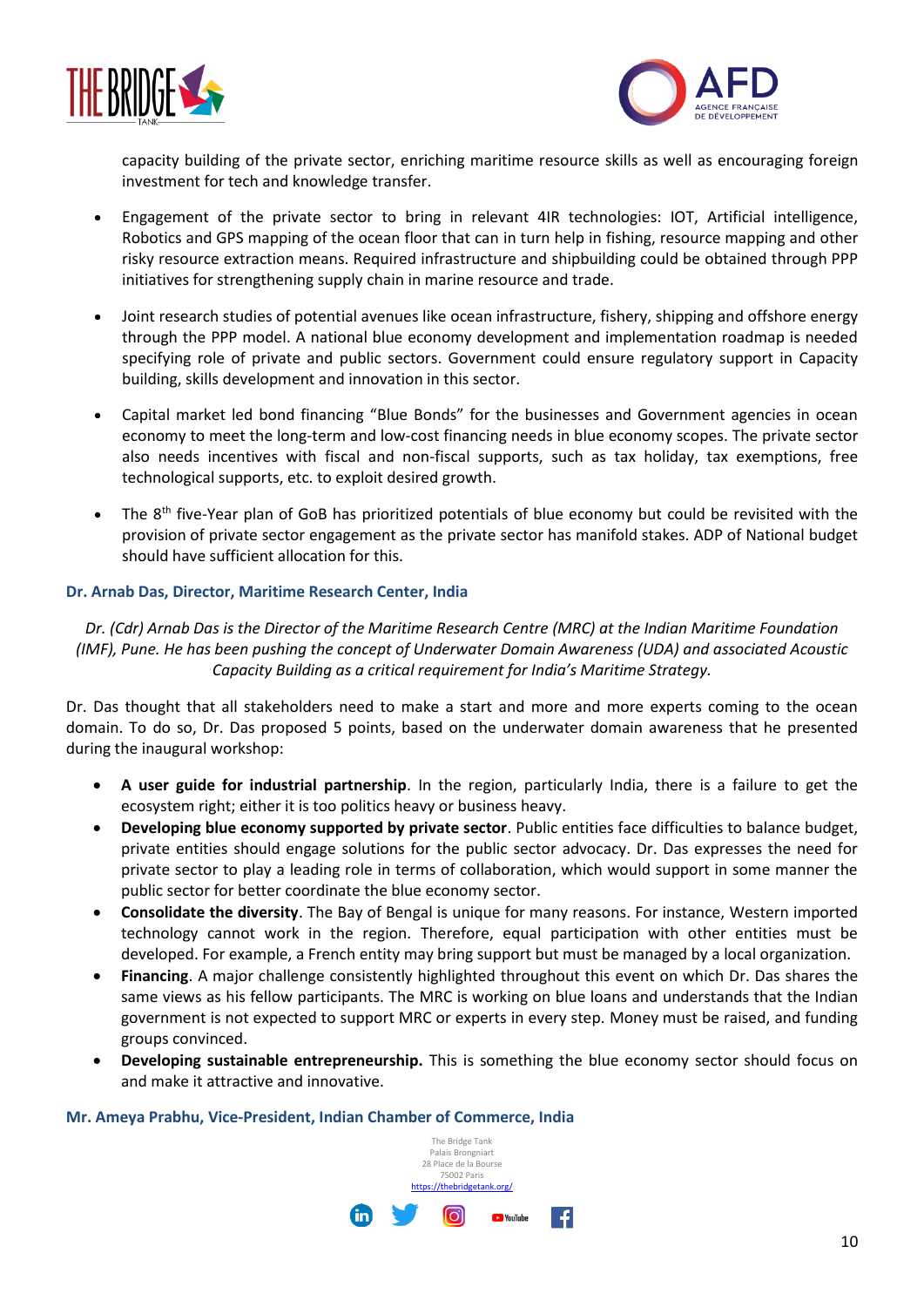![](_page_10_Picture_0.jpeg)

![](_page_10_Picture_1.jpeg)

*Mr. Ameya Prabhu is the Founder and Managing Partner of UAP Advisors and the Managing Director of NAFA Capital. He has been designated as a "Young Global Leader" by the World Economic Forum. He is a writer and the author of "The Rock Babas and other stories", book of short stories publisher and distributed by Amazon. He is also a trustee of Manav Sadhan Vikas Sanstha a NGO focused on holistic human development. UAP's businesses include: Nafa Capital: Asset management platform focused on managing public equities, debt capital markets and private equity. NAFA's fintech venture will be launching in 2022; New Age Financial Advisors: 50:50 JV with IFFCO focused on investment banking, agtech and direct market procurement from the farmers; Principal Investing: Angel and VC investing. Sector agnostic; Strategic Advisory: Focus on renewable energy, clean technology and emobility.*

Mr. Ameya Prahbu began by explaining the fundamental issues of blue economy, an ancient concept as many civilizations have always lived next to the ocean. The human being has always benefited from marine resources. **The challenge today is how to create a sustainable blue economy?** Overfishing, seafood stock management, oil spills, overexploitation of oil and gas and other minerals, pollution, are contributing to the damage to the ocean. Mr. Prabhu shares the ideas and solutions that have been raised during the previous presentation. Mr. Prabhu lists 5 main areas, where he particularly focuses on the first one:

- **Blue energy** means not only offshore wind, but using tidal and wave energy, and looking at country interconnectivity. Concerning interconnectivity, there is a huge potential between Sri Lanka and India. Blue energy is still quite expensive. The Ministry (of Energy) is starting pricing an externality from coal, nuclear and gas. The biggest problem in economy is that we do not consider externalities.
- **Aquaculture**.
- **Coastal and maritime tourism.**
- **Blue biotechnology**.
- **Resources (mining, oil & gas)**

He finally proposed solutions to ensure a successful blue economy:

- **Promoting a partnership approach between all members in Southeast Asia.**
- **Mutualizing and boosting further investments.**
- **Creating a joint strategy,** where chambers of commerce, public entities and institutions such as the Maritime Research Center can design this strategy all together.
- **Proposition for a special planning of the Ocean floor and resources planning with a holistic approach.**
- **Workingtogether,** as the ocean has no boundaries. Boundary is a political thing. **We share the same resources. We should not exploit these resources, but we should harness them.**

## **Mrs. Panchali Ellepola, Project Officer, AFD Sri Lanka**

*Mrs. Panchali Ellepola has about 10 years' experiences in consultancy, sustainability, urban development and planning and project management. She has joined the AFD Colombo office in 2019. Amongst other responsibilities, she is in charge of the preparatory project for fishery harbors improvement.*

Mrs. Panchali Ellepola reminded the round table of the economic and social importance of fisheries for Sri Lanka which represent 2.3 % of the total exports and the livelihoods of 2.7 million people. This sector suffers from many deficiency issues as developed by the previous speakers, but some government figures estimate that the services are very poor, estimated at around 40-50%. This is mainly attributed to the poor harbor facilities and services, fish offloading, landing, handling and storage practices. The market conditions are quantitative-oriented rather than qualitative-oriented, which directly contribute to the overfishing and maintaining the circle of poverty for several

![](_page_10_Picture_18.jpeg)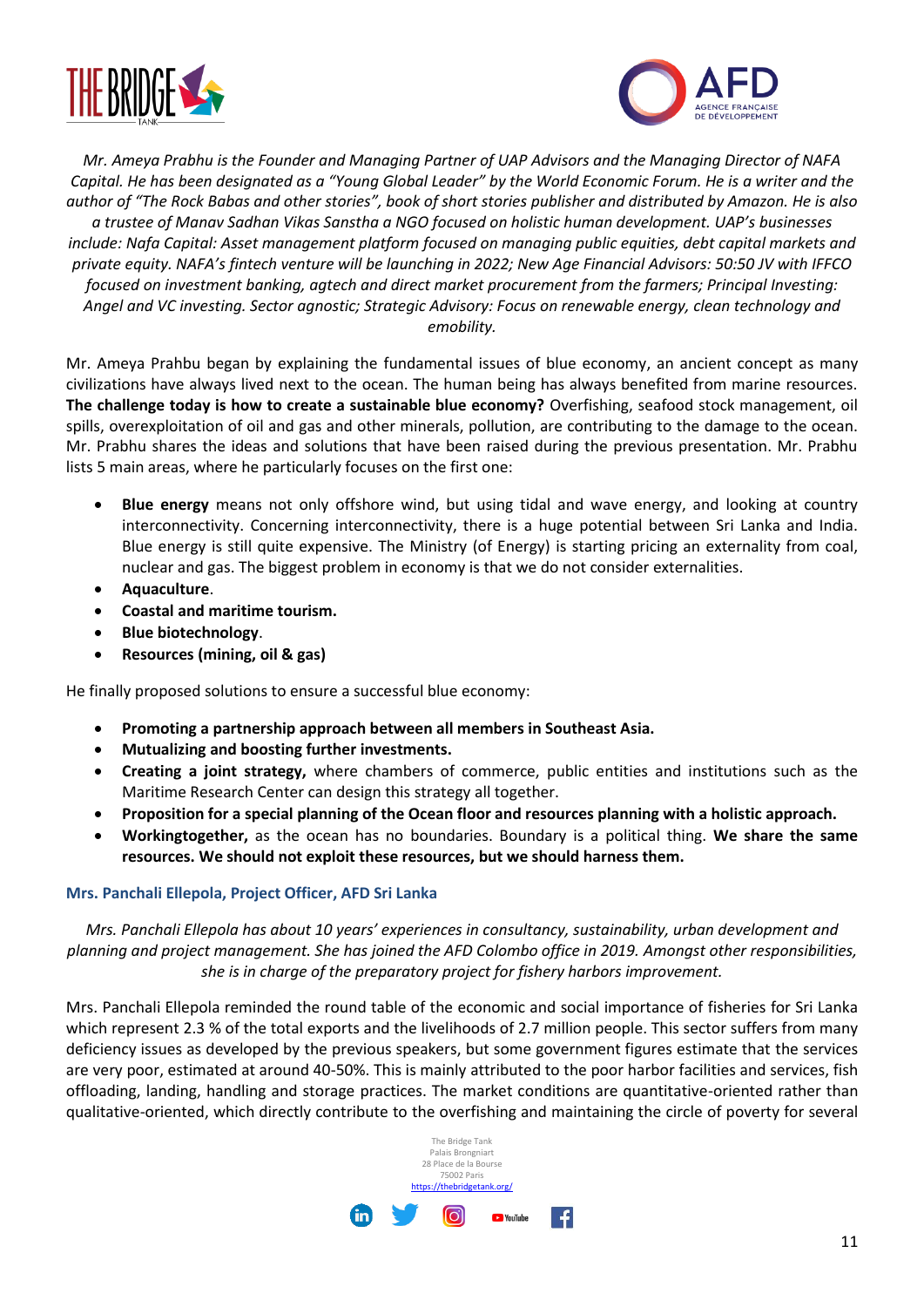![](_page_11_Picture_0.jpeg)

![](_page_11_Picture_1.jpeg)

fishermen. Due to the lack of transparency and monitoring, these practices contribute to maintaining long term overfishing practices.

A project was started in 2019 with four identified priority ports to improve the quality of fish taken, export and sustainable fishing resources, while maintaining and developing employment, modernizing and improving port management. The AFD hoped to replicate this project across the country.

The project focuses on **4 main areas**:

- **Improve harbor infrastructures** to reduce the poor services and maximize the fishing outputs.
- **Enhance harbor management capacity and practices** to implement more effective management and monitoring systems in the 4 harbors.
- **Strengthen the management of Sri Lanka marine and fishery resources** and the monitoring, controlling of the marine and fishery resources.
- **Create monitoring to the value chain** of the sector to allow the fishery communities to power financial benefits and improve livelihoods.

Brief presentation of experiences and challenges the AFD is facing working on the blue economy topic.

• **The institutional setup of Sri Lanka**. Among others, the AFD has 4 main institutional actors that are directly involved in this project (Ministry of Fisheries, Department of Fisheries, Sri Lanka Harbor Cooperation and National Aquatic Resources Research and Development Agency). All these organizations have distinct system and overlapping mandates, which make the implementation and the continuation of projects very difficult. However, the AFD has been quite successful by bringing these actors all together to discuss the key priorities and needs.

## **Mr. Reda Souirgi, Country Director Sri Lanka, AFD**

## *Mr. Reda Souirgi is an engineer from the French Ecole Polytechnique. He is a specialist of transportation and has 15 years of experience with French transportation, logistics companies and the AFD.*

Mr. Souirgi confirmed that the AFD is willing to be more active in the blue economy sector. Initiatives taken by the AFD in Indonesia are quite a good example, in particular in investing in sub-sectors of blue economy, such as shipping using data and satellites to avoid oil discharged at sea; CRIMARIO initiative for better communication among vessels and crises management in the ocean; coastal and maritime tourism, with support of Proparco, which is kind to look after tourism development in linked with maritime and coastal protection.

As many speakers underlined the fact that **institutional capacity building in Sri Lanka is lacking**, Mr. Reda Souigri noticed that in Indonesia the AFD was able to develop a strong cooperation in the blue economy sector, as there is an institutional integration. One operator oversees illegal fishing, harbor management, environmental protection etc. He highlighted the **challenge of sustainability** which still needs to be handled. Also, the **challenge of informality** is quite huge in the blue economy sector, keeping the circle of poverty but limits the multi stakeholders' approach in terms of project implementation.

**Mrs. Soma Mitra-Muckerjee, Director – Head of Projects, The Bengal Chamber of Commerce and Industry, India**

![](_page_11_Picture_16.jpeg)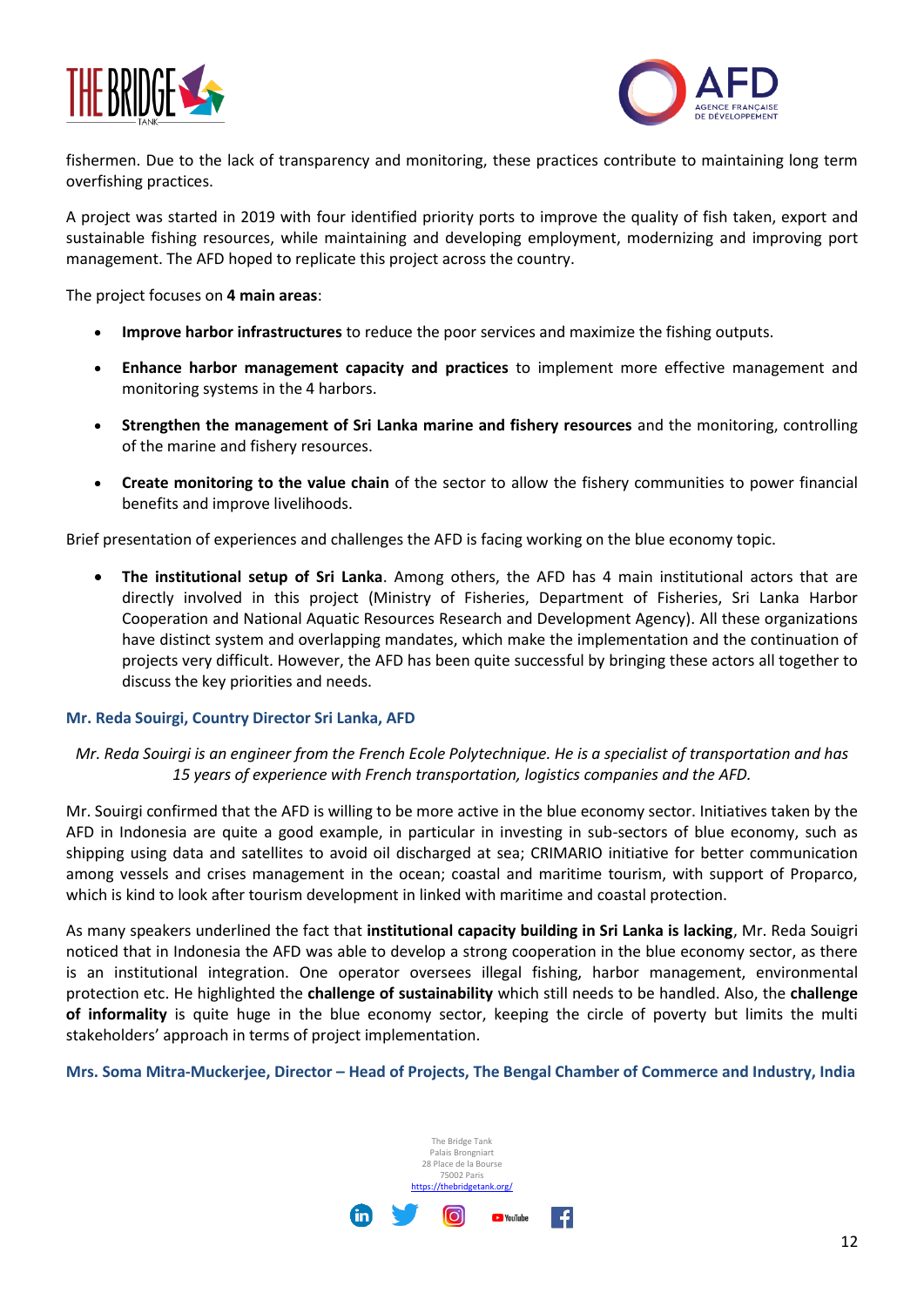![](_page_12_Picture_0.jpeg)

![](_page_12_Picture_1.jpeg)

*Ms. Soma Mitra Mukherjee, Head of Research, The Bengal Chamber, has an experience of about two and half decades in this field, working across all States in India. Ms. Mitra Mukherjee is a PGDM in Mass Communication from Jadavpur University, Kolkata. Soma joined The Bengal Chamber of Commerce and Industry in 2016 and currently holding the position of Deputy Director in the Chamber. Prior to joining the Bengal Chamber she has worked as a journalist for about 20 years. She has served as the Political Editor of Zee 24 Ghanta News Network and also worked as a Senior Correspondent for ANI- Reuters Television. Soma also writes for WFS (Women Feature Service) mainly on women and children in conflict zones and received The CARE- Women's Feature Service Fellowship-2008 for covering women and children issues. She received The Best Journalist of West Bengal Award in the year 2014. Soma with her extensive experience in skill, socio economic and primary research domain is responsible to create industry resource cell along with Department of TET & Skill Development, Government of West Bengal on behalf of The Bengal Chamber. Soma is also an IVLP (International Visitor's Leadership Programme, the US Dept of State's premiere professional exchange programme) alumnus.*

Mrs. Mukherjee presented the BCCI and its structure. Despite being a Chamber of Commerce, the BCCI has a separate research division, mainly focusing on primary and secondary research and data analysis. The BCCI contributes to bring private sector and finance into various projects, notably on water waste transportation with World Bank. The BCCI primary and secondary research team is strong. Thanks to their work, many projects and works have been conducted for many of the 80 000 fish farming families in Bengal. Among those fish farming families, the challenge of **sustainability** is key. Mrs. Soma Mitra-Muckerjee explained that at the bottom level, the **sustainability awareness** is very poor for the young generation. This is why **active private entities should connect their project at the very bottom level.**

**Mr. Pattabhi Rama Rao, Group Director, Ocean Observations, Modelling and Data Assimilation Group, Indian National Center for Ocean Information Services (INCOIS)**

*M.Sc. (Meteorology); Activities focused on: Ocean Observation System, Satellite Remote Sensing and In-situ data acquisition and processing, Ocean Data Management, Web-based Data Services, Tsunami and Storm Surge Early Warning Services.*

By having Mr. Srinivas Kumar for the inaugural workshop from the INCOIS, Mr. Kumar terminated the discussion.

Mr. Rao presented a short PowerPoint about ocean data and information as a key element of blue economy. As a representative from INCOIS, he emphasis the importance of ocean observation, information and advisory for multi stakeholders involved in the blue economy sector, such as fishing community, coastal states, navy coast guards, ports and harbors, off-shore and shipping, research institutions and academia and how ocean observing system works to obtain long term high quality in-situ sub-surface oceanographic and near surface met-ocean parameters to support better operating systems. Mr. Rao explained that the INCOIS has launched an earth system science data portal under the authority of the Ministry of Earth Sciences.

Mr. Rao identified 2 ways forward to support blue economy thanks to data:

- Develop a national framework to integrate environmental, social and economic data from different stakeholders to stimulate the blue economy.
- Effective and efficient use of ICT for decisions makers and policy matters

## **FINAL REMARKS AND CONCLUSION**

**Dr. Arnab Das, Director, Maritime Research Center, India**

![](_page_12_Picture_13.jpeg)